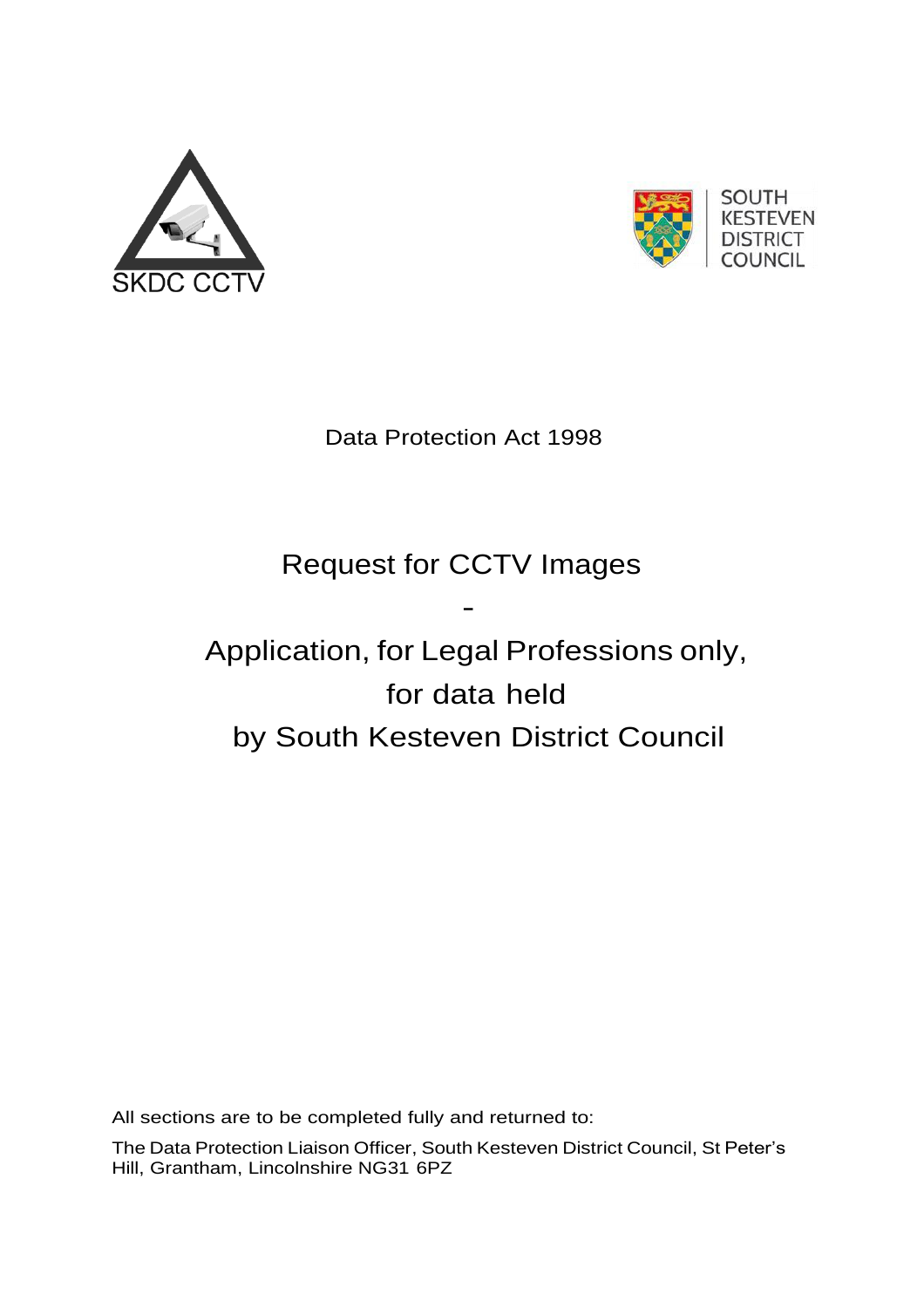



Section 1

THE FOLLOWING REQUEST IS MADE UNDER THE DATA PROTECTION ACT 1998 CHAPTER 29, SECTION 35 (2) WHICH STATES:

"35Disclosures requiredby lawor madeinconnectionwithlegal proceedings etc

(2) Personal data are exempt from the non-disclosure provisions where the disclosure is necessary –

(a) for the purpose of, or in connection with, any legal proceedings (including prospective legal proceedings), or

(b) for the purpose of obtaining legal advice,

or is otherwise necessary for the purposes of establishing, exercising or defending legal rights."

Name and address of company requesting data access:

………………………………………………………………………………………………………………………………….. Crime Reference Number: Court Reference Number: ………………………………………………………. ………………………………………………………. Any other official agency reference numberthat proves this request is related to recognised legal proceedings, (not a Solicitor's company reference, unless the company is instigating legal proceedings): Reference Number: ……………………………………… Agency:……………………………………… Signature of Applicant: ……………………………………… Print Name: ……………………………… Position in company: ……………………………………… Date: ………………………………………

*A person commits an offence under the Data Protection Act 1998, Chapter 29 Part VI Section 55 (1) (a) if they unlawfully obtain personal data or the information contained in personal data knowingly or recklessly, without the consent of the Data Controller.*

Warning – a person who impersonates or attempts to impersonate another may be guilty of an offence.

A fee is payable, by cheque, to 'South Kesteven District Council' of £75 for the request.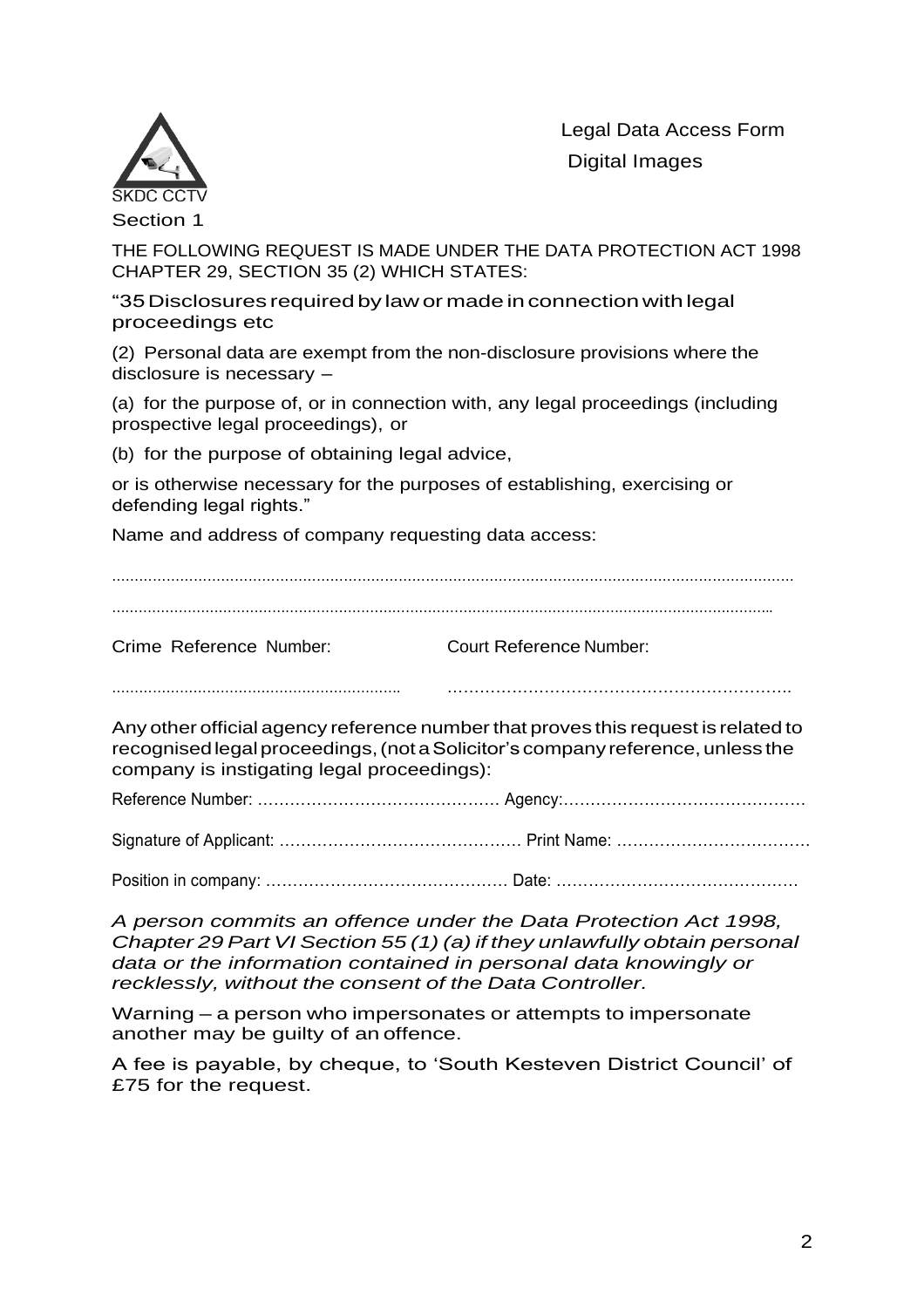Legal Data Access Form Digital Images



We understand that South Kesteven District Council manage and maintain a CCTV camera system within the following area and require footage of the camera(s) for the following location:

| Enter an exact and detailed<br>location, e.g. outside Boots<br>The Chemist, High Street,<br>Grantham |  |
|------------------------------------------------------------------------------------------------------|--|
|                                                                                                      |  |

The information that we require is of footage that was recorded on the following date(s) and time(s):

| Enter details of the date(s)<br>and any timings that are<br>relevant, e.g. 9.15am 1st<br>October 2010 |  |
|-------------------------------------------------------------------------------------------------------|--|
|                                                                                                       |  |

In particular we are interested in footage that contains the following information:

| Enter any other details of<br>the incident or descriptions<br>of person(s), vehicle(s) or<br>property |  |
|-------------------------------------------------------------------------------------------------------|--|
|                                                                                                       |  |

In order to assist South Kesteven District Council in locating the information, we provide the following supplementary details:

| Enter any other relevant<br>information that will help to |  |
|-----------------------------------------------------------|--|
| locate the information<br>required                        |  |